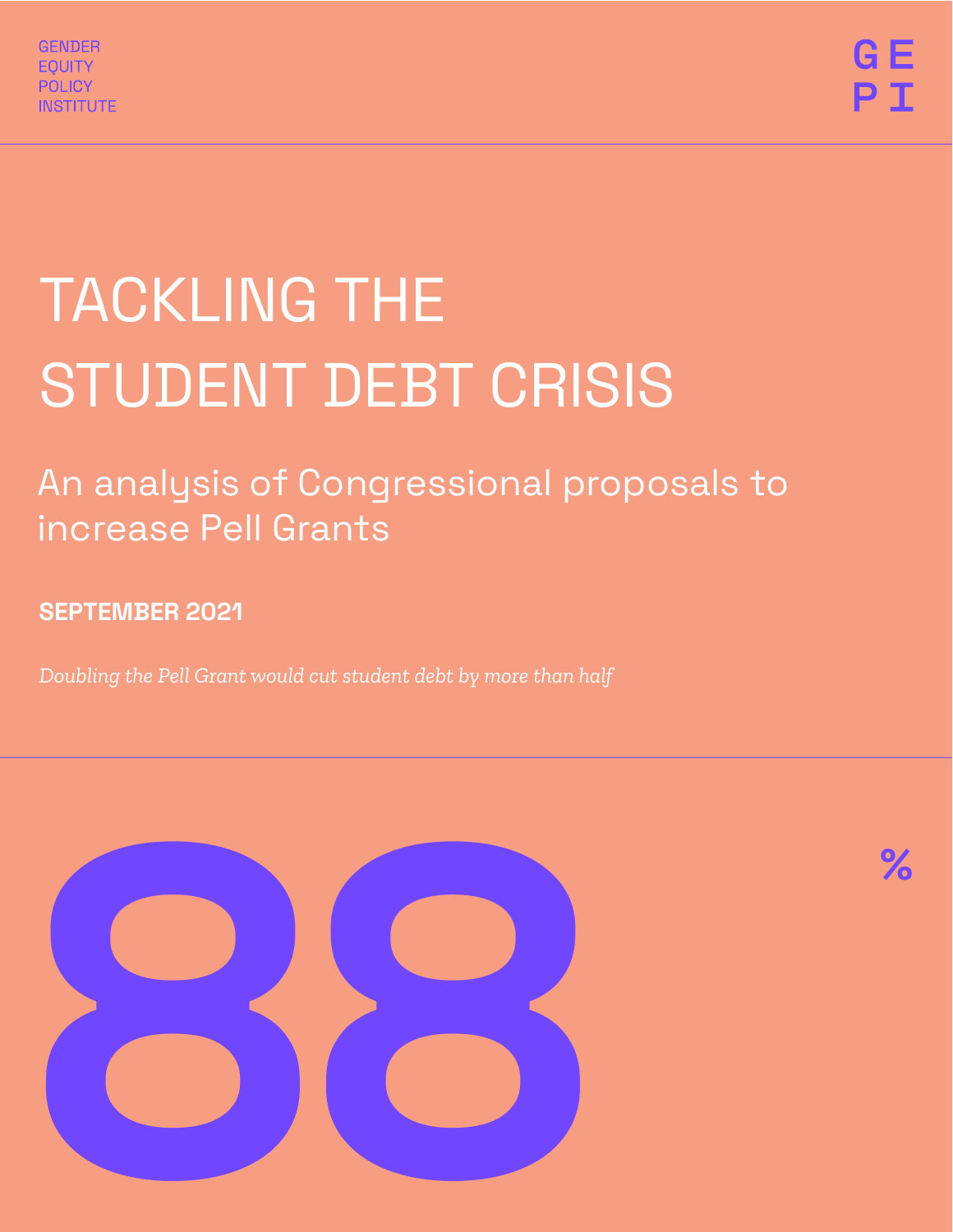#### **Introduction**

The average annual cost to attend a four-year public institution has nearly tripled since  $1980^1$  Following decades of rising tuition and costs for higher education, roughly 43 million Americans owe more than \$1.7 trillion in student loans.² Graduates take an average of 20 years to fully pay off their loans. Burdened by debt as they enter the workforce, they often have to put off buying a home, saving for retirement, or starting a family.<sup>3</sup> And those who default face a host of negative consequences.<sup>4</sup>

Student debt places a particularly heavy burden on women and people of color. Women hold more student debt than men and take longer to pay it off, according to a study by AAUW.<sup>5</sup> Black bachelor's degree-holders have the highest average debt relative to other race groups.<sup>6</sup> Latino college students are less likely to complete their degrees.<sup>7</sup>

Various policies to alleviate the student debt crisis have been proposed, and several include increasing Pell Grants, an important source of support for higher education for Americans with financial need.

Congress's budget reconciliation plan includes proposals to increase the amount of the Pell Grant and make community college free. Likewise, a bill before both chambers, The Pell Grant Preservation & Expansion Act of 2021, substantially increases the Pell award—doubling the maximum award to \$13,000 and includes measures to encourage college attendance and stabilize the Pell Grant program overall.<sup>8</sup>

The Gender Equity Policy Institute analyzed data on past and current student demographics, college costs, and student debt to examine the impact of improvements to the Pell Grant program, with particular focus on how the benefits would be distributed across gender, race, and ethnicity.

#### **Key Findings**

The Institute projects that by doubling the Pell Grant:

- Community college students who receive the maximum award will graduate debt-free.<sup>9</sup>
- Bachelor's students who receive the maximum award will see a 79% reduction in debt.<sup>10</sup>
- Students, on average, will see their debt slashed in half or more. $<sup>11</sup>$ </sup>

More than 25 million US adults could benefit from increasing the Pell Grant:

- 1 in 4 adults in the US under the age of 40 are eligible for a Pell Grant.
- Of the 25.2 million people eligible for a Pell, there are 11.7 million who have college credit but no degree.<sup>12</sup>
- 53% of women eligible for a Pell are women of color.<sup>13</sup>
- 1.9 million Dreamers and people eligible for DACA would be included in the Pell Grant program for the first time under the *Pell Grant Preservation & Expansion Act of 2021*.

To explore how increasing Pell awards might influence people without degrees to pursue or continue higher

Students with doubled max Pell will see \$26K in debt reduction. Students with doubled average Pell will see \$16K in debt reduction.

| \$33,432                                                                                                                     | \$16,487 | \$6,984 |
|------------------------------------------------------------------------------------------------------------------------------|----------|---------|
| Current Avg Loan<br>New Loan from Doubling Pell Grant<br>New Loan from Doubling Max Pell Grant<br>GEPI Analysis of NCES data |          |         |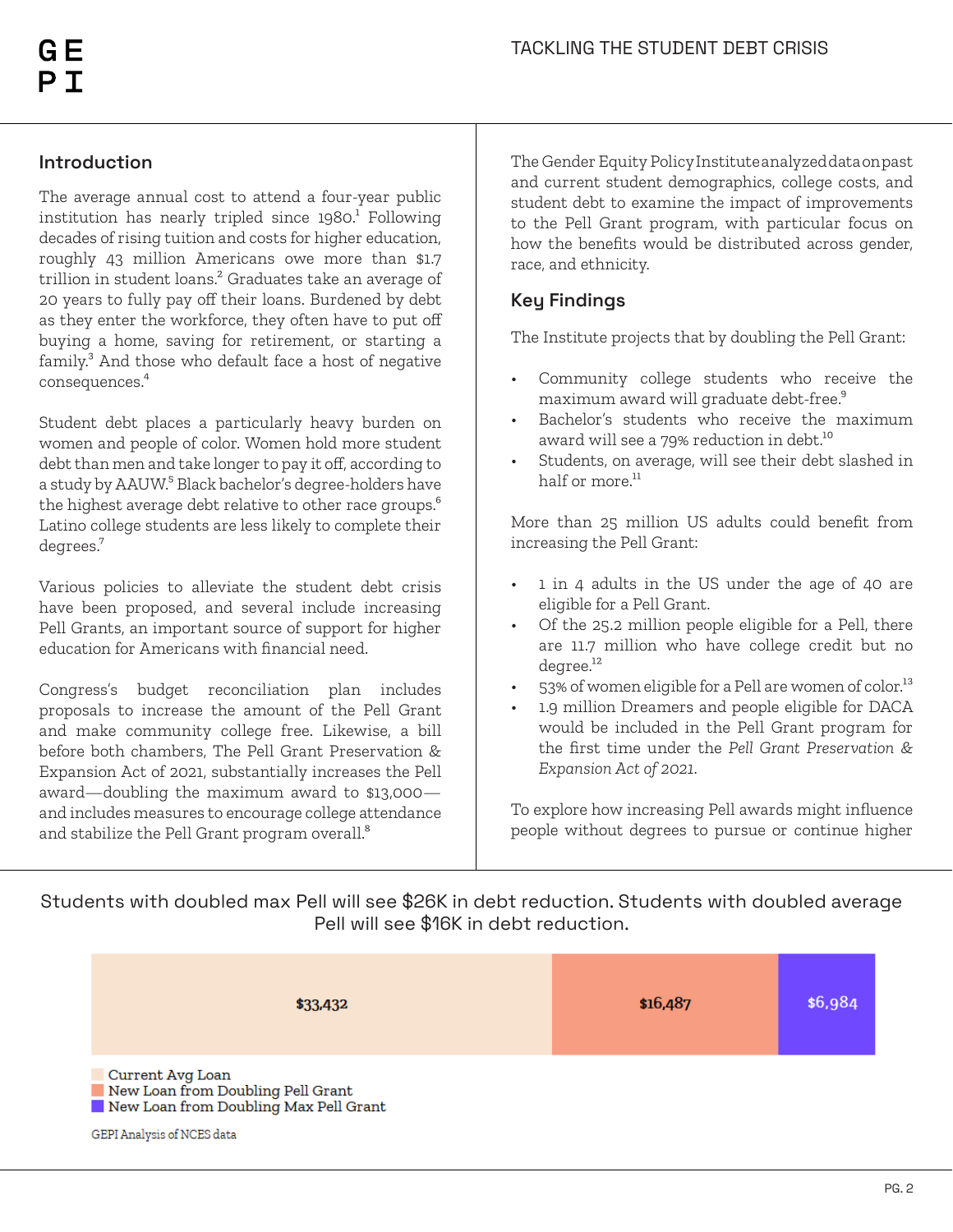education, the Institute put out a survey with YouGov and found: $14$ 

- 57% of women would consider going back to college or pursuing higher education.<sup>15</sup>
- 59% of people of color would consider going back to college or pursuing higher education. $^{16}$
- Overall, 53% would consider going back to college or pursuing higher education.<sup>17</sup>

#### **The High Cost of Higher Education**

Since 1973, more than 196 million Pell Grants have been awarded.<sup>18</sup> Nearly four in ten undergraduates receive a Pell Grant.<sup>19</sup> Among recent Pell students, 62 percent were women and nearly six in ten were people of color. Nine out of ten were under the age of 40.<sup>20</sup>

#### *About the Pell Grant Program*

*The Pell Grant Program provides grants to students to help pay for post-secondary education at 2-year and 4-year institutions. Awards are based on financial need. Nearly all Pell students (95%) have family income below \$60,000; 68 percent of recent Pell students have family income below \$30,000. Currently, the maximum annual Pell Grant is \$6,495, the minimum annual Pell Grant is \$650, and students are eligible for 12 semesters.*

While the Pell Grant program continues to support millions of students every year, soaring college costs have eroded the value of the grants. Currently, the maximum grant (\$6,495 per academic year) covers only a fraction of the cost of higher education. In 1980, Pell Grants covered 77 percent of the cost of a bachelor's degree. They now cover only 29 percent at public  $\frac{1}{2}$  colleges—and even less at private universities.<sup>21</sup> (See Appendix: Figure 1)

As the cost of higher education has soared out of reach for many, the economic value of a degree has become even greater. Among adults aged 18-40, women with degrees earn nearly three times as much as women without degrees, according to Institute calculations. Men with degrees earn nearly three times as much as men without degrees.²² People with bachelor's degrees

make 84 percent more in lifetime earnings than people with only high school diplomas and are 24 percent more likely to be employed, other studies show. (See Appendix: Figure 2)

Although the economic data and the research on the relationship between higher education and earnings are clear, millions of people face a dilemma. Pursuing a degree—to increase future earnings—entails taking on debt.

Pell students enter college with fewer financial resources and are hit hardest by the rising price of higher education. They hold disproportionately more debt than the rest of the student population. $24$  They graduate at lower rates, suggesting that financial struggles compel many to leave college before finishing their degrees.<sup>25</sup>

Increasing Pell Grants is one way to tackle the larger crisis of student debt. The reconciliation plans put forward by the Democratic Senate and Democratic House both include increases to Pell. A bill before both chambers, the Pell Grant Preservation & Expansion Act of 2021, aims to restore the value and the promise of Pell Grants for future students.<sup>26</sup> The bill doubles the maximum annual award to \$13,000 and indexes it to inflation. It includes several measures to support students who face particularly high barriers to completing their degrees. For the first time, it makes Dreamers eligible for Pell Grants.

#### **At Least 25.2 Million People a Year Could Benefit Directly from a Pell Grant. The Majority are People of Color**

Analysis by the Gender Equity Policy Institute finds that, based on the profile of recent recipients, at least 25.2 million men and women in the United States would be eligible for a Pell Grant.<sup>27</sup> (See Appendix: Figure 3)

More than half (12.9 million) who could benefit from an increase in the Pell award are people of color. One in four are Latino and one in five are Black.<sup>28</sup> Roughly 1.9 million Dreamers and young immigrants eligible for the DACA program could benefit from an award.<sup>29</sup>

Nearly half of those eligible for Pell Grants have some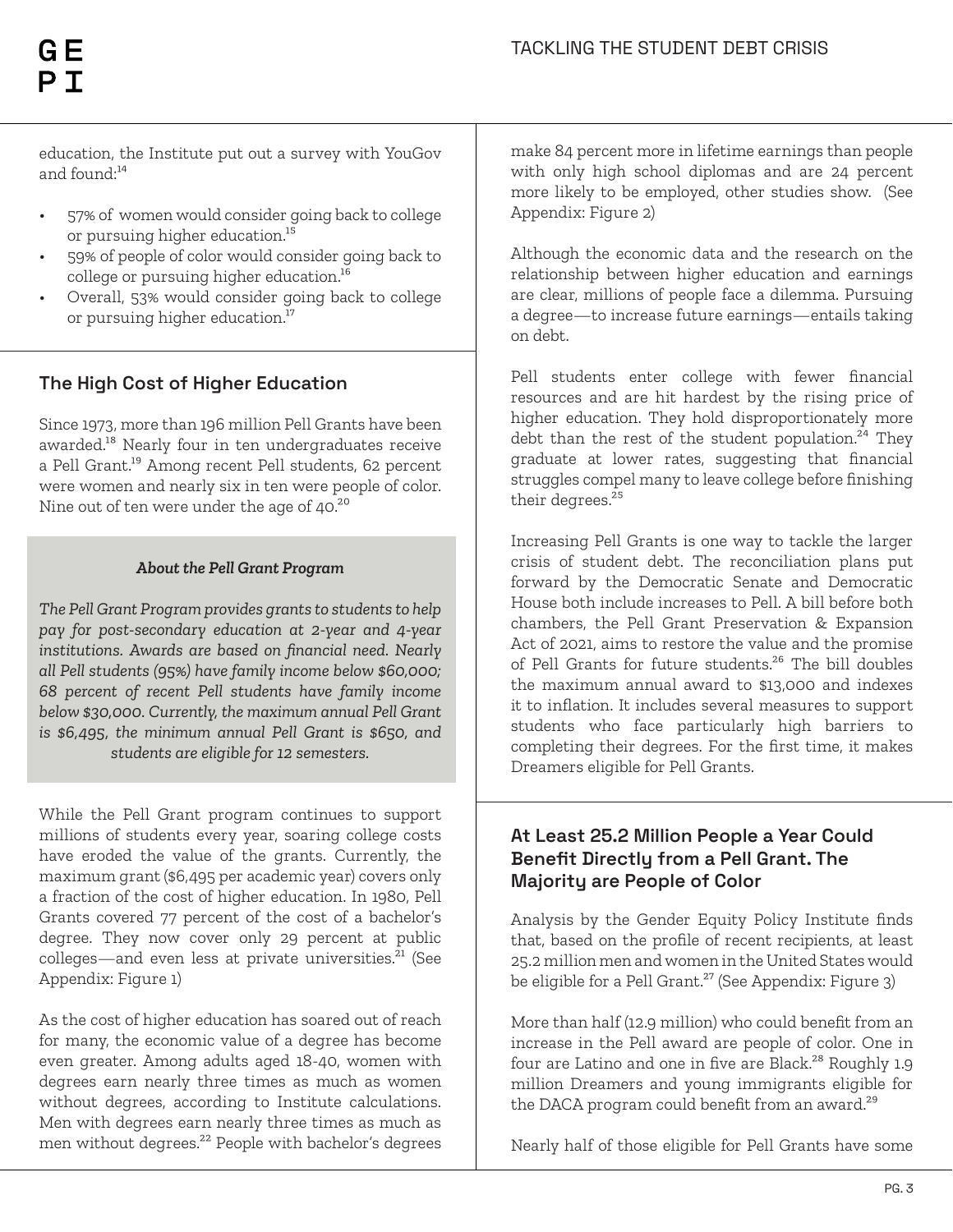college credit but have not completed their degree. $^{\rm 30}$ With studies showing that increasing financial aid increases degree completion rates, these 11.7 million women and men seem likely candidates for taking advantage of increased Pell aid. $31$ 

Over 5 million single parents would be eligible for a Pell Grant, including 1.4 million single fathers and 3.6 million single mothers.<sup>32</sup>

Among all US adults under the age of 40, one in four would be eligible for the increased Pell Grant.

#### **Student Debt Cut By More than Half by Doubling Pell**

The Gender Equity Policy Institute projects that doubling the award from \$6,495 to \$13,000 would slash future debt for the vast majority of students in the Pell Grant program.<sup>33</sup>

Students with the greatest financial need would see the most dramatic reduction in their future student debt. Doubling Pell would enable these women and men to graduate nearly debt-free and immediately benefit from their higher earnings, allowing them to devote their earnings to save for retirement, buy a home, or support themselves and their families.

Almost a third of Pell students receive the maximum annual award.<sup>34</sup> With the Pell maximum award doubled, those at two-year institutions will have zero student debt.<sup>35</sup> Those studying for their bachelor's degrees at public institutions will see a 79 percent decrease in debt compared to Pell students under the current lower maximum award.

To put this in perspective, under the current program, a Black woman who took out loans for four years of study to supplement a maximum Pell Grant will owe \$32,974 in principal and interest. With the increase in the Pell, she would owe \$6,526—for a total savings of \$26,448.

Students of color on the maximum Pell Grant would particularly benefit. The debt of Native American

Pell students would decrease 85 percent. Latino Pell students would see their debt decrease by 83 percent.<sup>36</sup> Black women have the highest level of student debt.<sup>37</sup> By doubling the Pell Grant, Black students with the maximum award will see their debt decrease by 80 percent. (See Appendix: Figure 4)

Even for students receiving smaller grants, doubling Pell would reduce their future debt by half or more. The Institute projects that students at public two-year institutions who receive an average Pell Grant would see their debt decrease by 69 percent. Students at public four-year colleges would see their debt decrease by 56 percent. The youngest college students, aged 23 and younger, will see their debt reduced by at least 60 percent.<sup>38</sup>

#### **Tackling Gender Gaps in Higher Education**

Like most areas of American life, higher education is gendered, but in a more complex and contradictory way than many other areas.

By a number of measures, women are performing better than men in post-secondary education. As of 2019, 57 percent of currently enrolled college undergraduates were women. $\overline{\overline{\overline{\overline{3}}}}$  Women earn a large majority of bachelor's degrees. Men have been falling behind women in educational attainment since the late 1970s. The pandemic has exacerbated this trend, particularly among men of color.<sup>40</sup>

The gender gap in degree completion currently stands at 8.8 points. Among adults ages 18-40, the gap holds across every major demographic group. The largest difference in degree completion across gender is between White women and men, followed closely by Black women and men.<sup>41</sup> (See Appendix: Table 2)

Increasing Pell Grants could help lead to greater parity by providing more incentive to men to pursue higher education. In fact, more men than women are eligible for Pell Grants. White men, with a disproportionately low college-degree completion rate relative to women, make up the second largest group of people eligible for a Pell Grant.<sup>42</sup>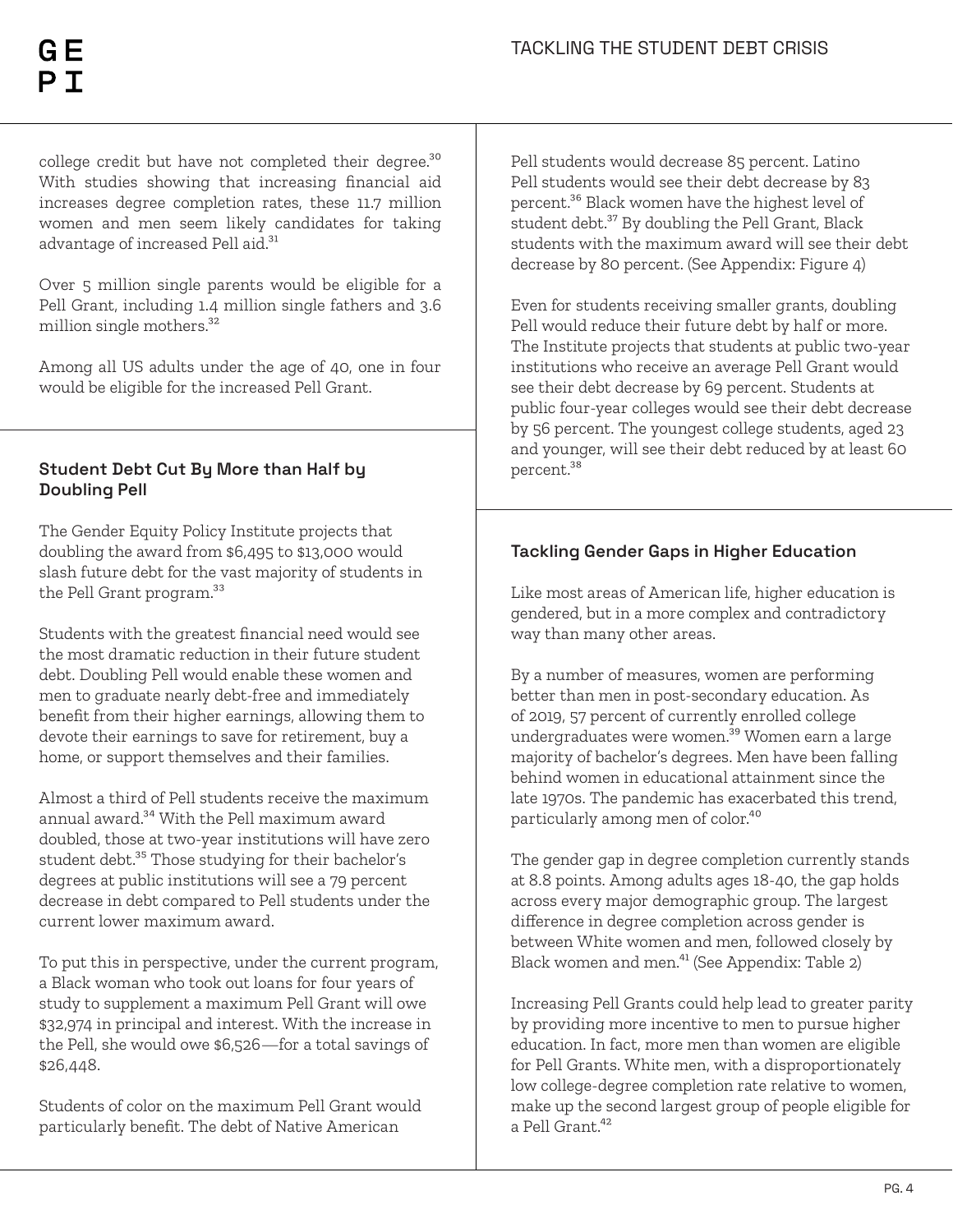Nonetheless, at the same time, increasing Pell awards will also serve to advance women's economic security and opportunity. To be sure, women have shown more interest than men in higher education. Yet, on average, they have a greater need for both financial assistance and the income boost that comes with a degree.<sup>43</sup> Women start with fewer resources to afford college; the gender wage gap makes paying off loans more burdensome.

To the extent that the high cost of college deters people from pursuing higher education, increasing Pell awards makes college more attractive for any student—man or woman—with financial need. In this way, increasing the Pell Grant is a policy that is well targeted at the complex gendered dynamics in US higher education.

#### **Making College More Accessible for Student Parents**

The financial barriers to education are exacerbated for students who are parents. Providing for children, either through employment or childcare, significantly limits the time parents have to take classes. These obstacles are even greater for single parents.

To help student parents afford higher education and finish their degrees, The Pell Grant Preservation & Expansion Act of 2021 includes several meaningful provisions. It extends lifetime eligibility for Pell Grants from 12 semesters to 18 semesters, recognizing that college takes longer to complete for those with significant financial and caregiving responsibilities. In addition, the Act reduces the level for the minimum award from 10 percent to 5 percent, thereby making Pell Grants more available to part-time students by covering the lower cost of part-time attendance.

In one of its most innovative and gender-responsive provisions, the Act also automatically qualifies students who are on SNAP or Medicaid for a maximum award, as well as provides them with a supplement of \$1,500, for a total Pell Grant of \$14,500 per year. Of the 3.6 million single mothers eligible for a Pell Grant, nearly two-thirds are enrolled in SNAP or Medicaid<sup>44</sup>

Doubling the maximum award, support for parttime studies, and additional money for students on SNAP and Medicaid are smart policy responses to the practical barriers to higher education many parents confront.

#### **Conclusion**

The Pell Grant program lowers the financial barrier to education for all lower income individuals. With a degree in hand, whether it is a trade certificate or associate's or bachelor's degree, students who pursue higher education through the help of a Pell Grant can expect to see dramatic gains in income.

Increasing Pell Grants and improving the program are important steps toward making college more affordable in a way that is responsive to the specific challenges faced by individuals because of their gender, race, or ethnicity. Making Dreamers eligible for Pell awards will be transformative for many young undocumented immigrants and their families.

There are many proposals for making college accessible to all people in the US, such as forgiving student loans and free community college. Several states already provide tuition-free community college. Given current politics, however, it is unlikely that any new program that fundamentally changes the current system will be adopted quickly on the federal level.

Increasing the Pell Grant would not conflict with any of these other proposals. Given the program has been institutionalized for nearly 50 years, implementing improvements and increasing grants could take place rapidly and smoothly.

Most importantly, the Pell program is well-targeted to students with the greatest financial need.<sup>45</sup> Because it is directed at making college accessible to lowerincome students, it is particularly beneficial to women and people of color, who tend to have lower incomes. The substantial reduction in student debt advances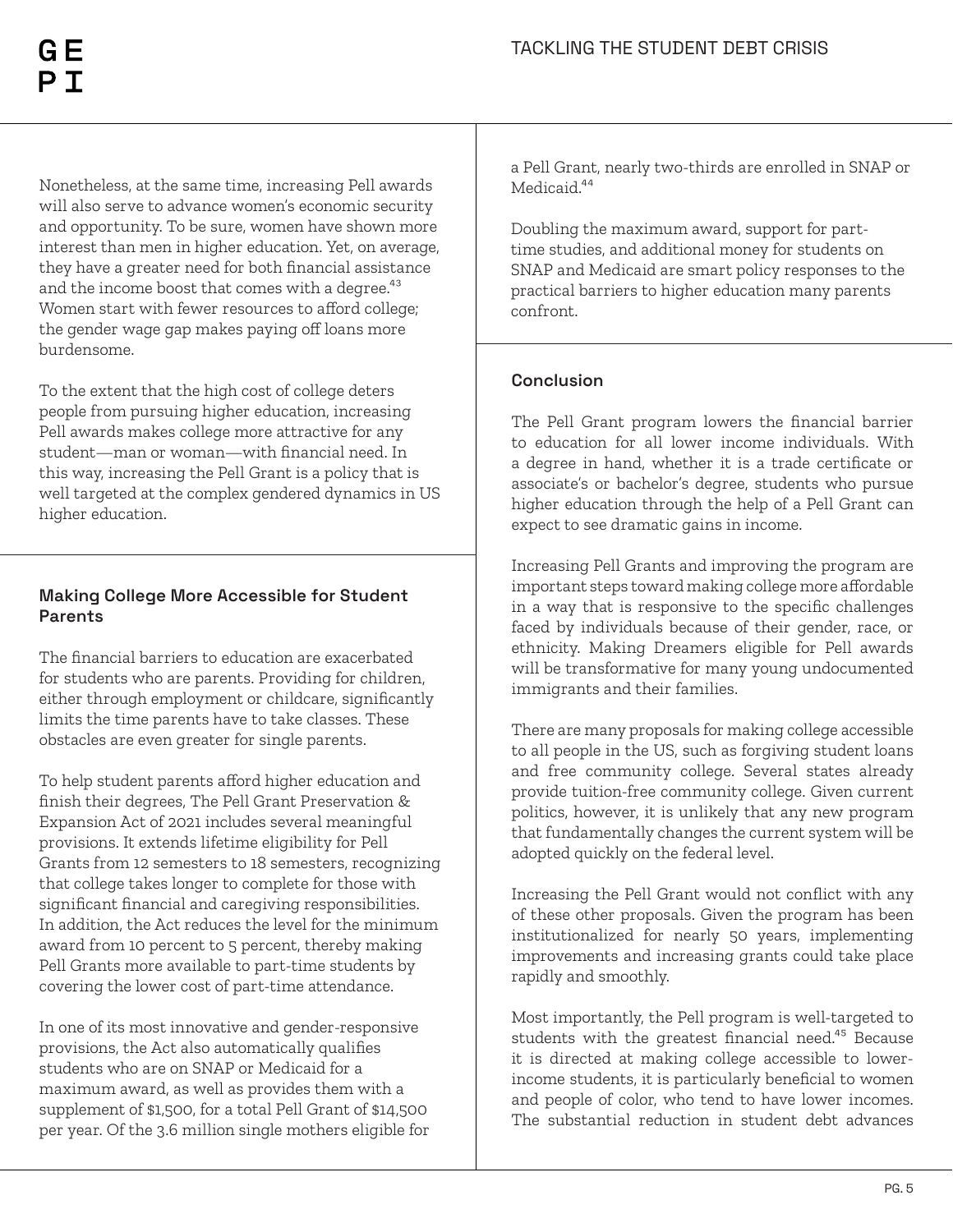racial and gender equity. Single parents, the majority of whom are women, will gain substantial benefits through several of the Act's provisions.

The Institute calls attention to the way increasing Pell Grants and improving the program is appropriately responsive to the ways in which gender norms and roles impact access to higher education and the financial rewards that accrue to degree-holders. The mix of increasing the award and greater support for part-time study represents a nuanced approach to tackling the different challenges faced by women and men. People of color will see large reductions in student debt. The Act earns a score of 88% on the Gender Equity Policy Institute's gender equity scale.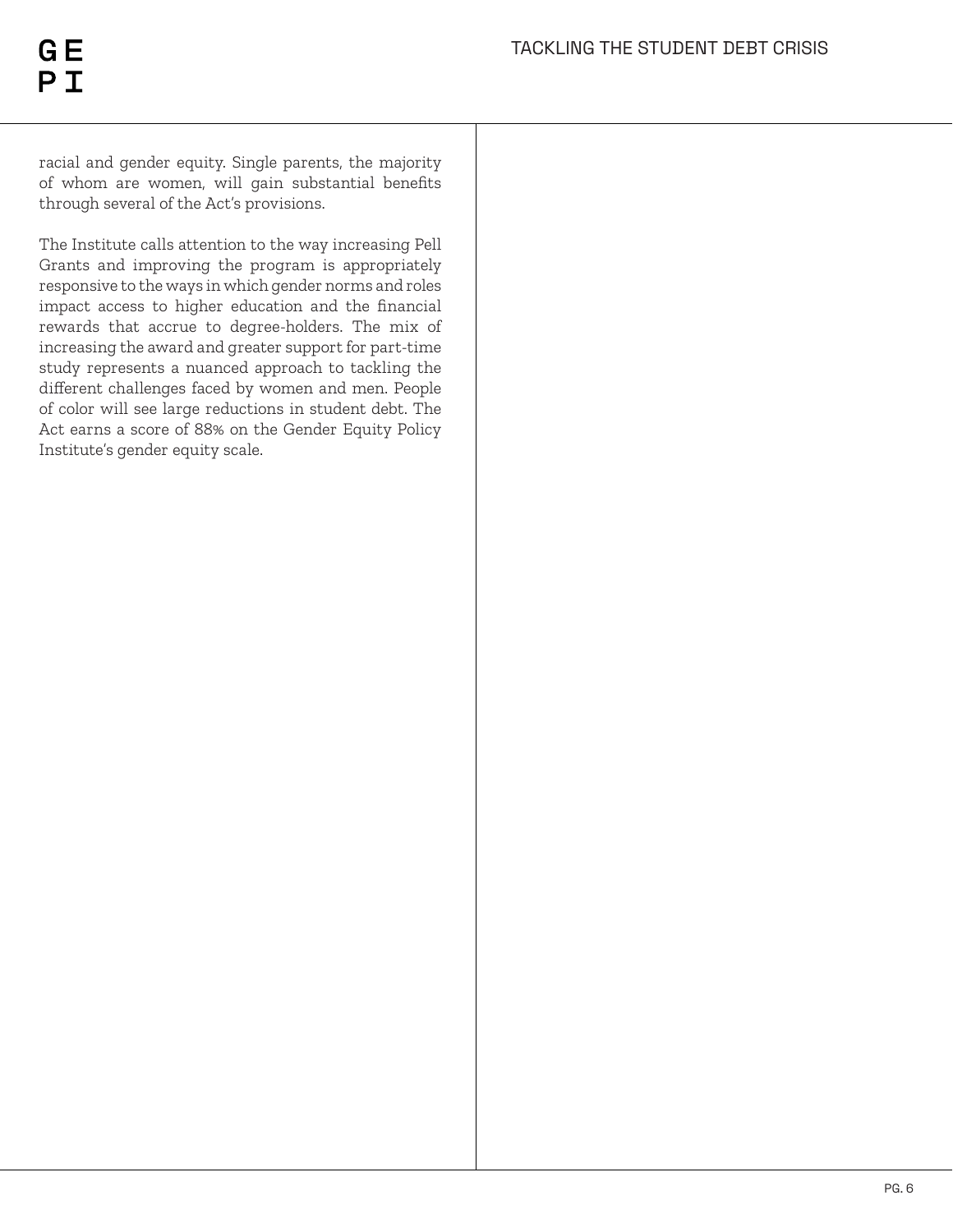#### **Appendix**

#### TABLE 1: PELL BY THE NUMBERS

**196 Million Pell Grants:** Since 1973, over 196 million Pell Grants have been distributed.

**\$33,432 in Loans:** Pell students at 4-year institutions currently hold an average loan of \$33,432.

**\$13,000 a year:** The Pell Grant Preservation & Expansion Act of 2021 proposes doubling the maximum Pell Grant awards to \$13,000 from the 2021-2022 maximum of \$6,495.

**25.2 million** people in the US are currently eligible for a Pell award, based on the characteristics of recent recipients.

**2.9 million single parents** automatically qualify for the maximum Pell, plus a \$1500 supplement, bringing annual grant award to \$14,500.

TABLE 2:

GENDER GAP IN HIGHER EDUCATION: DEGREE HOLDING BY RACE, AGES 18-40

|                    | Women | Men   | Gender Gap |
|--------------------|-------|-------|------------|
| All                | 41.8% | 33.1% | 8.8        |
| Asian              | 62.5% | 58.0% | 4.5        |
| Black              | 31.4% | 22.0% | 9.4        |
| Latino             | 25.8% | 18.7% | 7.0        |
| Native<br>American | 28.7% | 20.2% | 8.5        |
| White              | 48.2% | 38.6% | 9.6        |

GEPI Analysis of ACS 2019

FIGURE 1: RISING COLLEGE COSTS, 1974-2018



FIGURE 2:

MEDIAN INCOME FOR DEGREE AND NON-DEGREE HOLDERS, BY GENDER, AGES 18-40



GEPI Analysis of College Board and Department of Education Data. Amounts calculated to 2020 US Do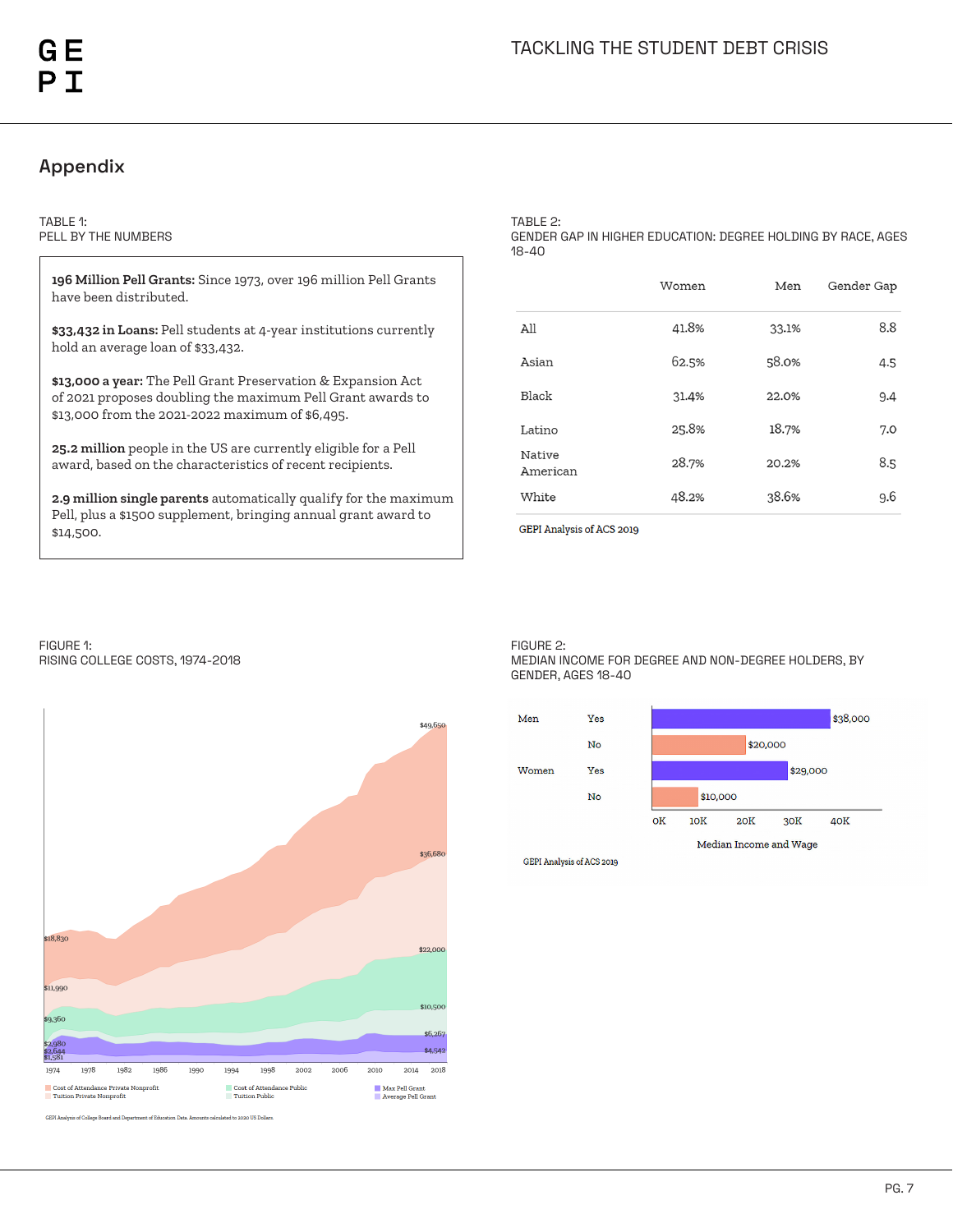#### **Appendix**

#### FUGURE 3:

PEOPLE ELIGIBLE FOR PELL GRANT, BY GENDER AND RACE



### ■ Women<br>■ Men

U.S. population, age 18-40 with family income <br/> <60K, without a $2$ -or 4-year degree. GEPI Analysis of ACS<br/>  $2019\,$ 

FIGURE 4: STUDENT LOANS AFTER DOUBLING MAX PELL, BY RACE

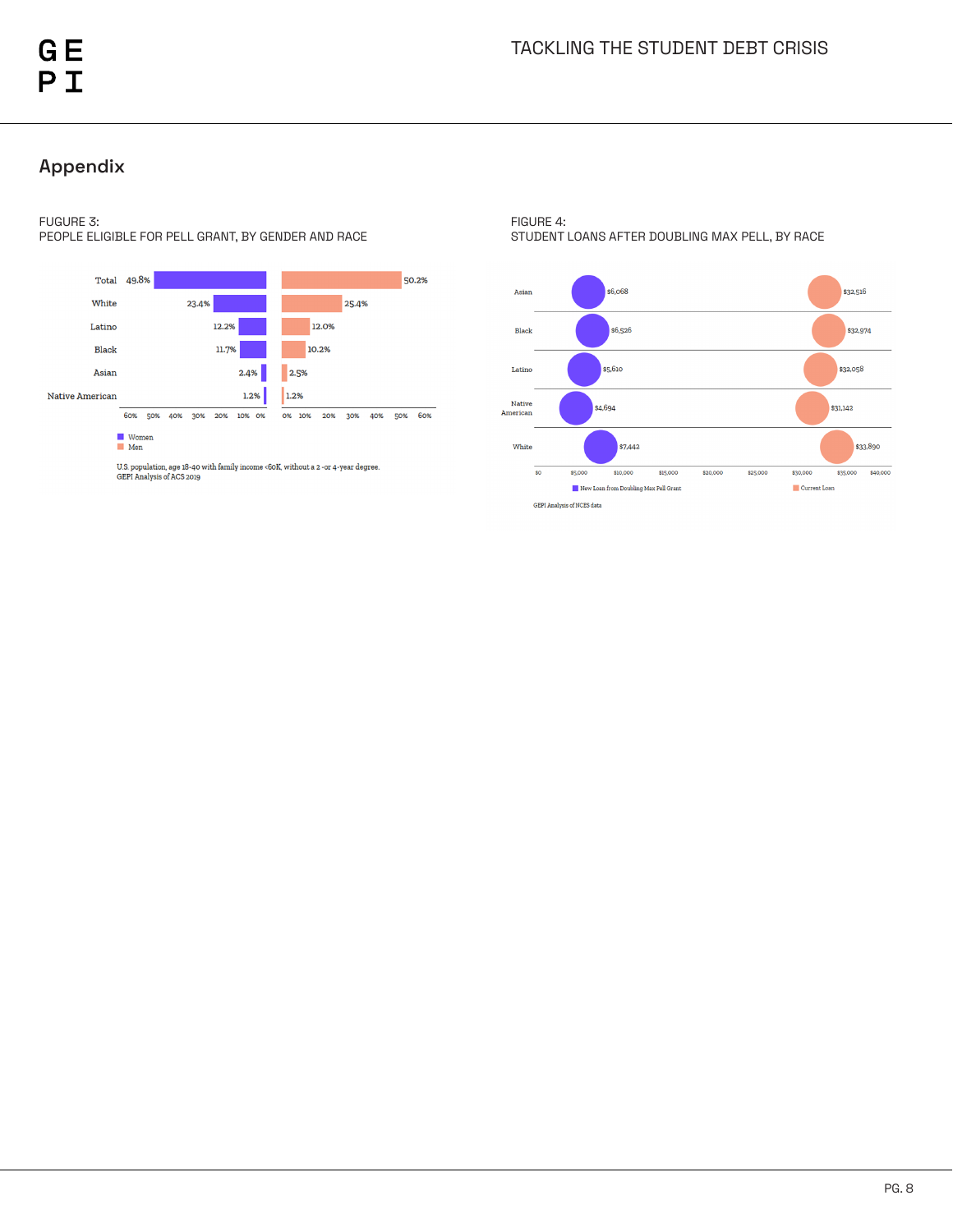#### **Sources**

<sup>1</sup> Bryan J. Cook and Jacqueline E. King, "2007 Status Report on the Pell Grant Program," American Council on Education: Center for Policy Analysis, June 2007, 5, https://www.acenet.edu/Documents/2007-Status-Report-on-the-Pell-Grant-Program.pdf.

2 Senator Elizabeth Warren, "At Hearing, Warren Delivers Remarks on Student Debt Crisis," Press Release, April 13 2021, https://www.warren. senate.gov/newsroom/press-releases/at-hearing-warren-deliversremarks-on-student-debt-crisis.

3 "2019 Cengage Student Opportunity Index," Wakefield Research, 2019, https://embed.widencdn.net/pdf/plus/cengage/qwntsqxbxh/todayslearner-student-opportunity-index-infographic-1015733-final.pdf.

4 "Student Loan System Presents Repayment Challenges," The PEW Charitable Trusts, Nov 6 2019, https://www.pewtrusts.org/en/researchand-analysis/reports/2019/11/student-loan-system-presents-repaymentchallenges.

5 "Women's Student Debt Crisis in the United States," American Association of University Women (AAUW), May 2019, https://ww3.aauw.org/research/ deeper-in-debt/.

6 "Quicksand: Borrowers of Color and the Student Debt Crisis," Center for Responsible Lending, 2019, 9, https://www.responsiblelending.org/sites/ default/files/nodes/files/research-publication/crl-quicksand-studentdebt-crisis-jul2019.pdf. "Quick Facts About Student Debt, April 2019," The Institute for College Access and Success (TICAS), 2019, 2, https://ticas.org/ files/pub\_files/qf\_about\_student\_debt.pdf.

7 Center for Responsible Lending, "Quicksand."

<sup>8</sup> The Pell Grant Preservation & Expansion Act of 2021 is sponsored by Senator Mazie K. Hirono (D-HI), Senator Patty Murray (D-WA), Representative Mark Pocan (D-WI), and Representative Bobby Scott (D-VA). To read more about the Act, please see: https://edlabor.house.gov/ imo/media/doc/2021-06-16%20Pell%20Grant%20Preservation%20&%20 Expansion%20Act%20Fact%20Sheet.pdf.

<sup>9</sup> Gender Equity Policy Institute analysis of National Center for Education Statistics (2019), Emily Kelly, Laura Holian, and Casey Archer of AnLar, LLC, "Trends in Pell Grant Receipt and the Characteristics of Pell Grant Recipients: Selected Years, 2003-04 to 2015-2016" (National Center for Education Statistics, 2019), page 79.https://nces.ed.gov/pubsearch/ pubsinfo.asp?pubid=2019487 (Hereafter, GEPI Analysis of NCES (2019).)

<sup>10</sup> GEPI Analysis of NCES (2019), 79. Calculated for students at 4-year institutions.

<sup>11</sup> Gender Equity Policy Institute of American Community Survey (2019), Steven Ruggles, Sarah Flood, Sophia Foster, Ronald Goeken, Jose Pacas, Megan Schouweiler and Matthew Sobek. IPUMS USA:

Version 11.0 [dataset]. Minneapolis, MN: IPUMS, 2021. https://doi. org/10.18128/D010.V11.0 (Hereafter, GEPI Analysis of ACS (2019), IPUMS USA.)

<sup>12</sup> GEPI Analysis of ACS (2019), IPUMS USA.

<sup>13</sup> GEPI Analysis of ACS (2019), IPUMS USA.

<sup>14</sup> Online survey conducted by YouGov on behalf of The Gender Equity Policy Institute, August 13-16, 202. Total sample size was 1079 adults. The

figures have been weighted and are representative of all US adults (aged 18+). Respondents were asked, "If you were eligible for up to \$13,000 a year in federal grants that never had to be repaid, would you consider pursuing or continuing higher education?" Respondents were given examples of trade, associate's, and bachelor's degrees. Possible responses included: "Yes, I would consider going back to school to earn a degree with \$13,000 a year," "Yes, I am currently enrolled and a grant of \$13,000 a year would help me finish my degree," "Yes, but I do not think I would be eligible for the grant," "No, \$13,000 a year would not be enough," "No, I do not have anyone to care for my children while I am in school," "No, I am not interested in going back to school to earn a degree," and "Not applicable - I already have a bachelor's degree." Consideration for returning to school is a sum of all "Yes" responses. (Hereafter YouGov-GEPI Survey, Aug. 2021.)

<sup>15</sup> YouGov-GEPI Survey, Aug. 2021. Subset: Ages 18-54, N= 235.

<sup>16</sup> YouGov-GEPI Survey, Aug. 2021. Subset: Ages 18-54, N=166.

<sup>17</sup> YouGov-GEPI Survey, Aug. 2021. Subset: Ages 18-45, all genders, N=331.

<sup>18</sup> U.S. Department of Education, Federal Pell Grant Program Annual Data Reports: 2017-2018, https://www2.ed.gov/finaid/prof/resources/data/pelldata.html.

<sup>19</sup> GEPI Analysis of NCES (2019), 6.

<sup>20</sup> GEPI Analysis of NCES (2019), 27-28.

<sup>21</sup> Jennifer Ma, Matea Pender, and CJ Libassi, Trends in College Pricing and Student Aid 2020, New York: College Board, 2020 College Board, https:// research.collegeboard.org/trends/college-pricing. Maximum Pell Grant amounts originate from Department of Edu., Federal Pell Grant Program Annual Data Reports: 2017-2018. Attendance cost includes tuition, fees and room and board.

22 GEPI Analysis of ACS (2019), IPUMS USA.

<sup>23</sup> Anthony P. Carnevale, Stephen J. Rose, and Ban Cheah, "The College Payoff: Education, Occupations, Lifetime Earnings," The Georgetown University Center on Education and the Workforce, 2011, https://cew.georgetown. edu/cew-reports/the-college-payoff/; "How do college graduates benefit society at large?" Association of Public & Land-Grant Universities (APLU), https://www.aplu.org/projects-and-initiatives/college-costs-tuition-andfinancial-aid/publicuvalues/publicuvalues-resources/q4/GradsSociety.pdf.

<sup>24</sup> Nancy Wong, "New Data Show Recent Graduates Who Received Pell Grants Left School with \$6 Billion More in Debt than Their Peers," TICAS, Dec 21 2020, https://ticas.org/affordability-2/new-data-show-recentgraduates-who-received-pell-grants-left-school-with-6-billion-more-indebt-than-their-peers/.

<sup>25</sup> Wesley Whistle and Tamara Hiler, "The Pell Divide: How Four-Year Institutions are Failing to Graduate Low- and Moderate-Income Students," Third Way, May 1 2018, https://www.thirdway.org/report/the-pell-dividehow-four-year-institutions-are-failing-to-graduate-low-and-moderateincome-students; Robert Kelchen, "A look at Pell Grant recipients' graduation rates," Brookings, Oct 5 2017, https://www.brookings.edu/ blog/brown-center-chalkboard/2017/10/25/a-look-at-pell-grant-recipientsgraduation-rates/.

26 The Pell Grant Preservation & Expansion Act of 2021.

<sup>27</sup> GEPI Analysis of ACS (2019), IPUMS USA. The Institute matched current US population demographic information to three leading characteristics of recent Pell Grant students: 1) no college degree, 2) a total family income below \$60,000, and 3) aged 18-40. The Institute analyzed American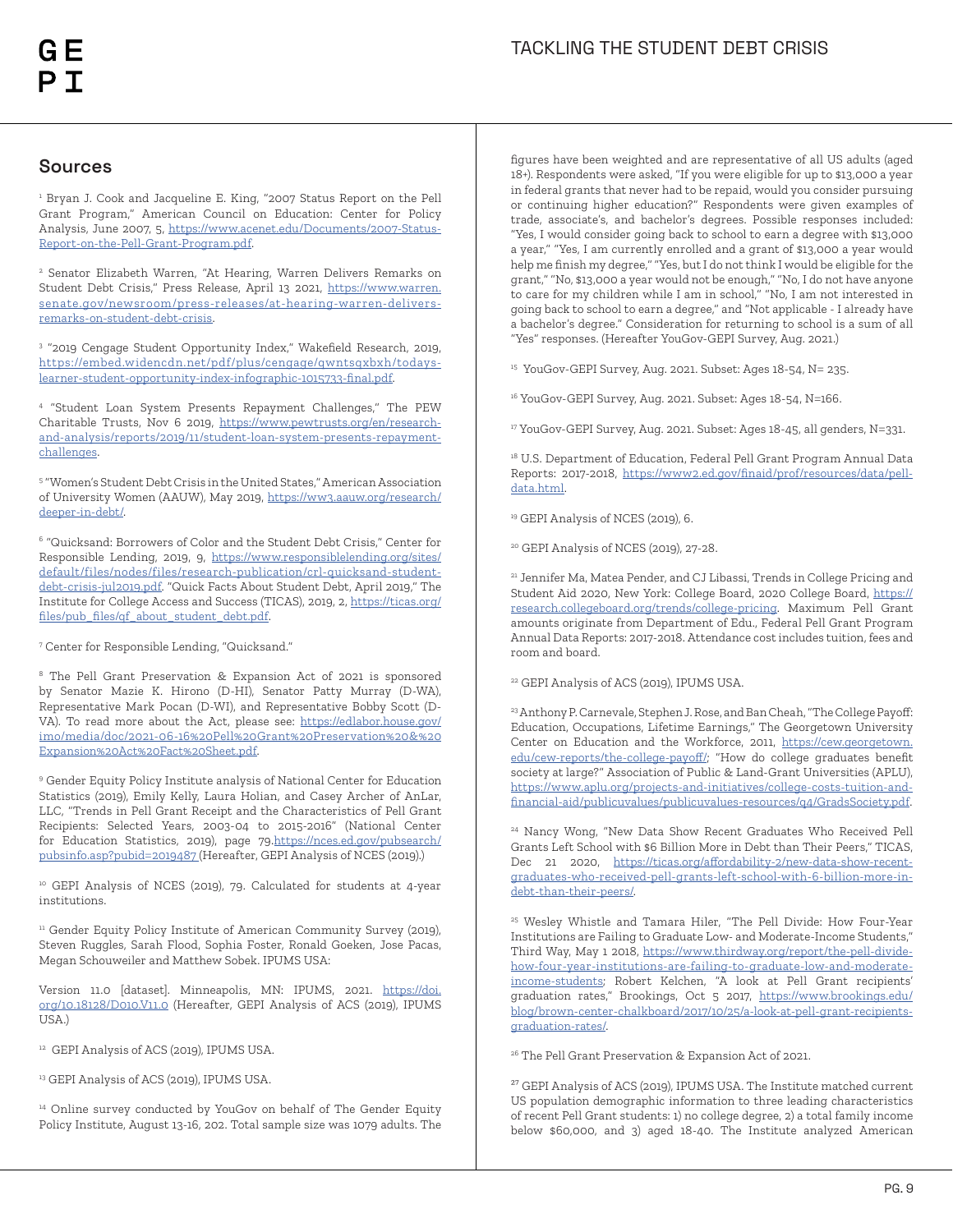Community Survey (2019) data to estimate the number of people currently in the U.S. who match these characteristics and likely be eligible for the Pell Grant. This is a conservative estimate, as recent Pell recipients include people younger than 18 and older than 40, as well as people with income above \$60,000.

<sup>28</sup> GEPI Analysis of ACS (2019), IPUMS USA.

<sup>29</sup> "Deferred Action for Childhood Arrivals (DACA) Data Tools," Migration Policy Institute (MPI), 2021, https://www.migrationpolicy.org/programs/ data-hub/deferred-action-childhood-arrivals-daca-profiles; "Approximate Active DACA Recipients: As of March 31, 2020," US Center for Immigration Statistics (USCIS), March 31 2020, https://www.uscis.gov/sites/default/ files/document/data/Approximate%20Active%20DACA%20Receipts%20 -%20March%2031%2C%202020.pdf.

<sup>30</sup> GEPI Analysis of ACS (2019), IPUMS USA.

<sup>31</sup> Jeffrey Denning, Benjamin Marx, and Lesley Turner, "ProPelled: The Effects of grants on Graduation, Earnings, and Welfare (Working Paper)," National Bureau of Economic Research, (September 2017): 4. http://www. nber.org/papers/w23860.

<sup>32</sup> GEPI Analysis of ACS (2019), IPUMS USA.

 $^\mathrm{33}$  With the uncertainty on funding levels in the reconciliation bills, the Institute focused our analysis on doubling the Pell, as proposed in the Pell Grant Preservation & Expansion Act of 2021. To do this, the Institute analyzed data from the National Center of Education Statistics regarding average student loans among Pell Grant recipients (2015-2016). Pell Grant averages and maximums were also provided for the same year by NCES across groups. The Institute projected the total cost of these loans taken for four years with a standard Federal Loan (interest rate of 2.75%) across available groups. We then estimated the decrease in future loan amounts should Pell Grants be doubled.

 $^{\rm 34}$  Department of Edu., Federal Pell Grant Program Annual Data Reports: 2017-2018.

<sup>35</sup> The Institute projects these savings according to the costs of a standard federal 10-year plan with a fixed interest rate of 2.75%.

<sup>36</sup> Based on average loan rates across groups for 4 years of loans from GEPI Analysis of NCES (2019), p. 7 and 67.

 $^{37}$  "Women's Student Debt Crisis in the United States," AAUW.

<sup>38</sup> GEPI estimates that students 18 or younger will see a 66% debt reduction and students 19-23 will see a 60% reduction. Source: GEPI Analysis of NCES (2019).

<sup>39</sup> "Annual Reports and Information Staff (Annual Reports): Undergraduate Enrollment," NCES, May 2021, https://nces.ed.gov/programs/coe/indicator/ cha.

<sup>40</sup> Kelly Field, "The Missing Men," The Chronicle of Higher Education, July 1 2021, https://www.chronicle.com/article/the-missing-men.

<sup>41</sup> GEPI Analysis of ACS (2019), IPUMS USA.

- <sup>42</sup> GEPI Analysis of ACS (2019), IPUMS USA.
- <sup>43</sup> GEPI Analysis of ACS (2019), IPUMS USA.
- <sup>44</sup> GEPI Analysis of ACS (2019), IPUMS USA.

<sup>45</sup> Kelchen, "A look at Pell Grant recipients' graduation rates."

<sup>46</sup> Dept. of Education, Federal Pell Grant Program Annual Data Reports: 2017-2018.